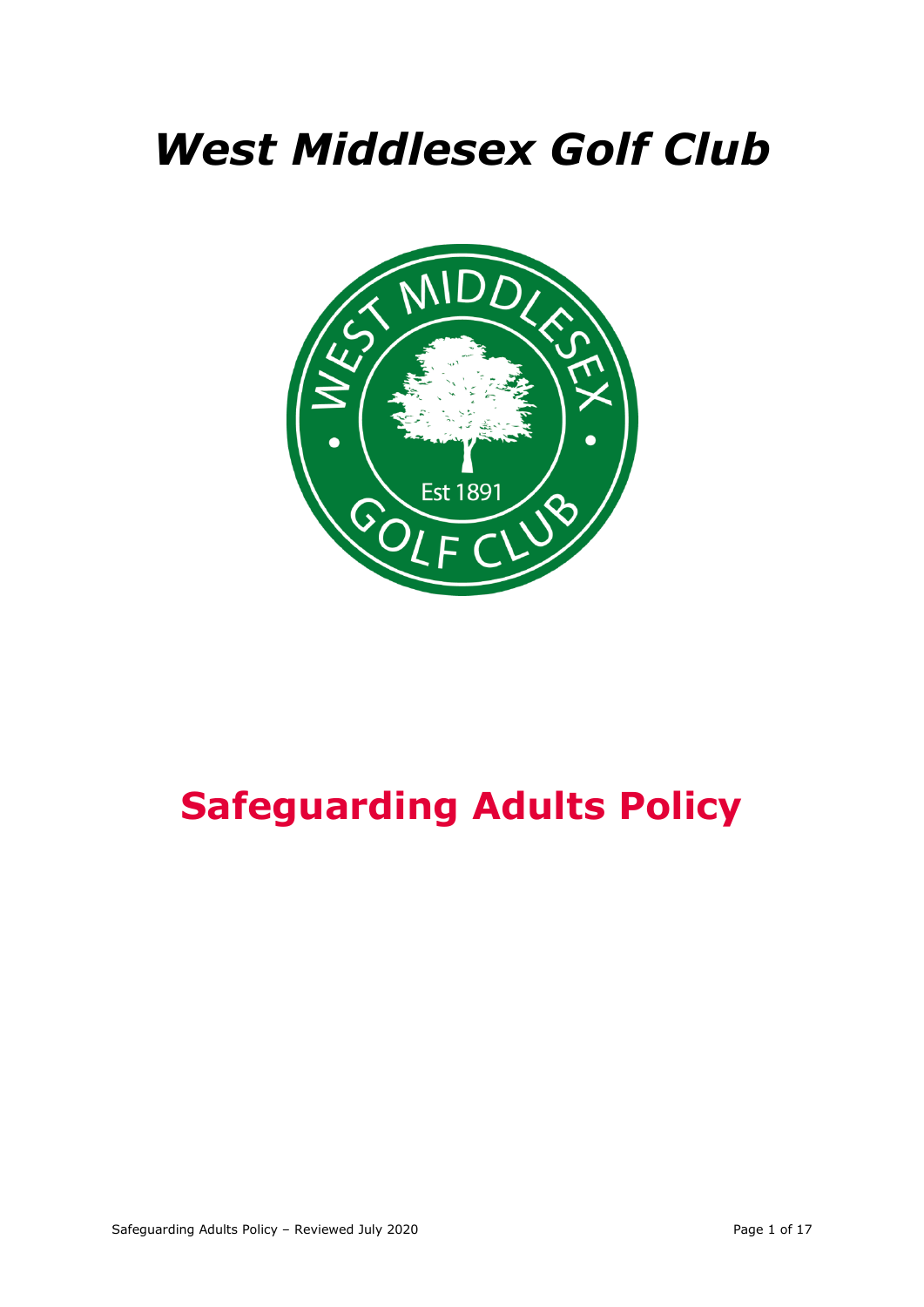## **Contents**

| Safeguarding Policy Statement                | 3          |
|----------------------------------------------|------------|
|                                              |            |
| 1. Complaints, concerns and allegations      | 4          |
| 2. Responding to a Disclosure of Abuse       | 5          |
| 3. Signs and Indicators of Abuse and Neglect | 6          |
| 4. Consent                                   | 6          |
| 5. Useful Contacts                           | 8          |
| <b>Supporting Documents</b>                  |            |
| Safeguarding Adults Flowchart                | 9          |
| Capacity - Guidance on Making Decisions      | <u> 10</u> |
| <b>Incident Report Form</b>                  | 12         |
| Guidance on Types of Harm                    | <u> 14</u> |
| Guidance on Consent and Information Sharing  | 16         |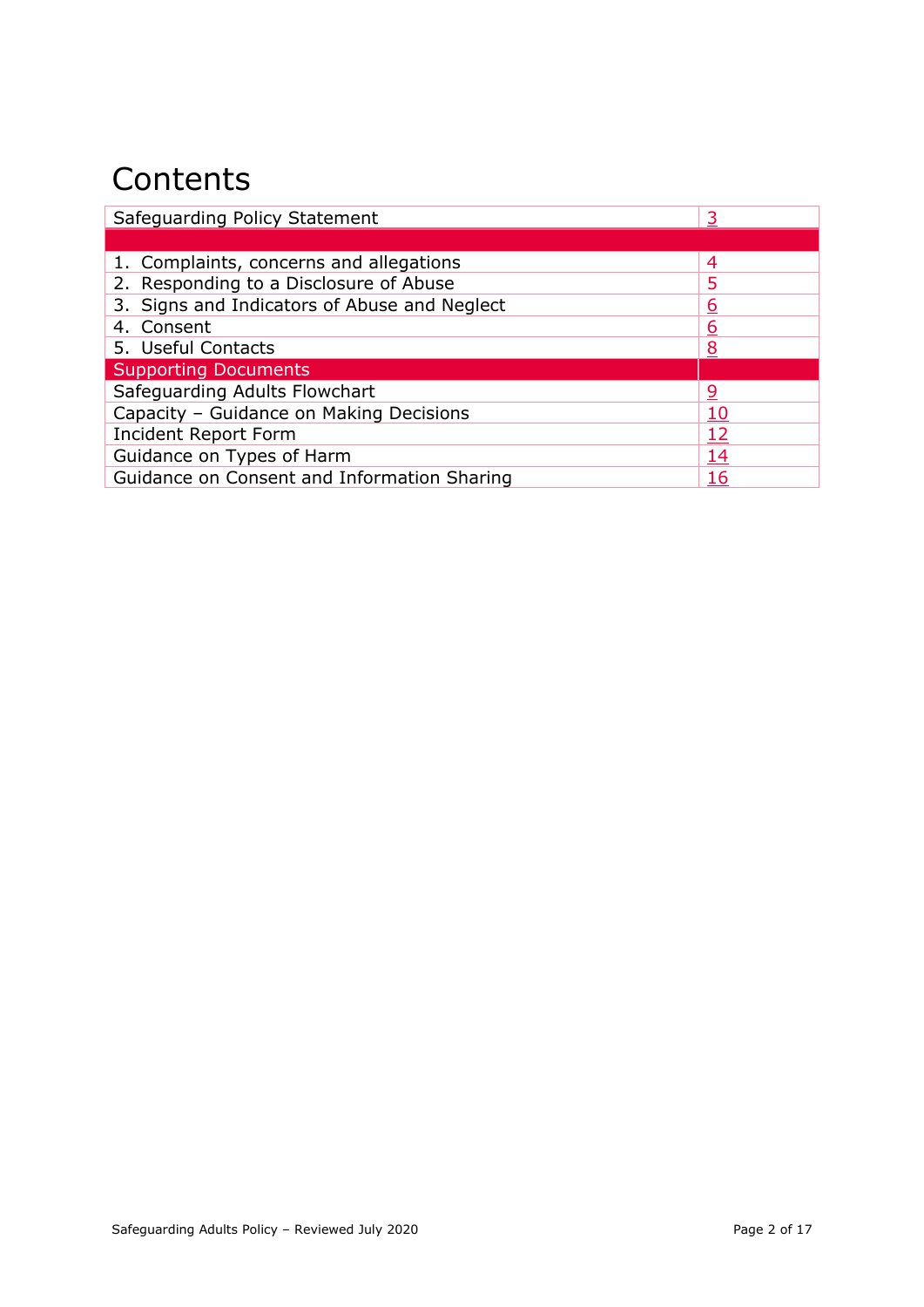## Safeguarding Adults Policy

## <span id="page-2-0"></span>**Introduction**

West Middlesex Golf Club is committed to creating and maintaining a safe and positive environment for all individuals involved in golf.

Safeguarding duties apply to an adult who:

- Has needs for care and support (whether or not the local authority is meeting any of those needs) and;
- Is experiencing, or is at risk of, abuse or neglect; and;
- As a result of those care and support needs is unable to protect themselves from either the risk of, or the experience of, abuse or neglect.

## Principles in relation to adults at risk

The Care and Support Statutory Guidance Section 14.13 sets out the following six key principles which underpin all adult safeguarding work:

- Empowerment: People being supported and encouraged to make their own decisions and informed consent.
- Prevention: It is better to take action before harm occurs.
- Proportionality: The least intrusive response appropriate to the risk presented.
- Protection: Support and representation for those in greatest need.
- Partnership: Local solutions through services working with their communities. Communities have a part to play in preventing, detecting and reporting neglect and abuse.
- Accountability: Accountability and transparency in delivering safeguarding.

**Making safeguarding personal** is the concept that adult safeguarding should be person led and outcome focused. It engages the person in a conversation about how best to respond to their safeguarding situation in a way that enhances involvement, choice and control. As well as improving quality of life, well-being and safety.

Wherever possible discuss safeguarding concerns with the adult to get their view of what they would like to happen and keep them involved in the safeguarding process, seeking their consent to share information outside of the organisation where necessary.

The principles of the Mental Capacity Act 2005 (MCA) state that every individual has the right to make their own decisions and provides the framework for this to happen.

In addition West Middlesex Golf Club recognises the following principles which underpin our work with all groups and individuals who may have additional needs for support and protection:

- It is every adult's right to be protected from abuse irrespective of their age, gender identity, faith or religion, culture, ethnicity, sexual orientation, background, economic position, marital status, disability or level of ability.
- All staff and volunteers share the responsibility for the protection of adults at risk and will show respect and understanding for their rights, safety and welfare.
- The additional vulnerability of disabled adults (including those with invisible disabilities, learning and communication differences) is recognised.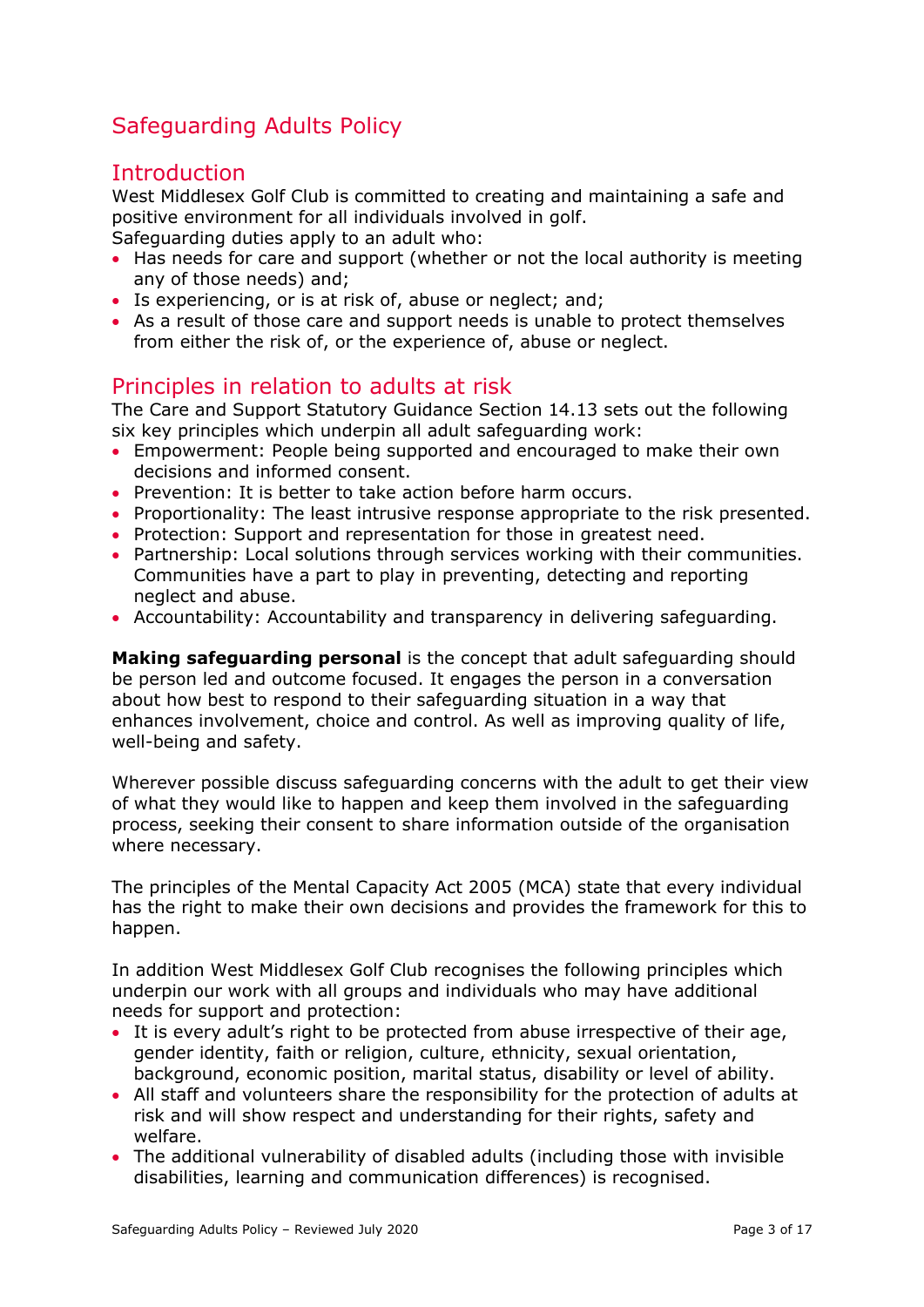- Allegations of abuse or concerns about the welfare of any adult will be treated seriously and will be responded to swiftly and appropriately.
- West Middlesex Golf Club recognises the role and responsibilities of the statutory agencies in safeguarding adults and is committed to complying with the procedures of the Local Safeguarding Adults Boards.
- Confidentiality will be maintained appropriately at all times and the adult's safety and welfare must be the overriding consideration when making decisions on whether or not to share information about them.
- West Middlesex Golf Club will support all adults to understand their roles and responsibilities with regards to safeguarding and protecting adults at risk, including the responsibility to report all concerns in line with West Middlesex Golf Club's safeguarding adults' policy and procedures.
- All participants involved in golfing activities have the right to be listened to with respect and to be heard.

## Guidance and legislation

The practices and procedures within this policy are based on the principles contained within the UK and legislation and Government Guidance and have been developed to complement the Safeguarding Adults Boards policy and procedures, and take the following into consideration:

- The Care Act 2014
- The Protection of Freedoms Act 2012
- Domestic Violence, Crime and Victims (Amendment ) Act 2012
- The Equality Act 2010
- The Safeguarding Vulnerable Groups Act 2006
- Mental Capacity Act 2005
- Sexual Offences Act 2003
- The Human Rights Act 1998
- The Data Protection Act 2018

## Responsibilities and implementation

West Middlesex Golf Club will seek to promote the principles of safeguarding by:

- Reviewing West Middlesex Golf Club policy and procedures every three years or whenever there is a major change in legislation.
- Giving guidance on appropriate recruitment procedures to assess the suitability of volunteers and staff working with vulnerable groups.
- Following procedures to report welfare concerns and allegations about the behaviour of adults and ensure that all staff, volunteers, parents and participants, including children, are aware of these procedures.
- Directing club staff, volunteers & coaches to appropriate safeguarding training and learning opportunities, where this is appropriate to their role.

## 1. Complaints, concerns and allegations

**1.1** As a player, parent, carer, member of staff or volunteer you may be concerned about the welfare of an adult, become aware that abuse or poor practice is taking place, suspect abuse or poor practice may be occurring or be told about something that may be abuse or poor practice. These concerns should be brought to the attention of the England Golf Lead Safeguarding Officer without delay.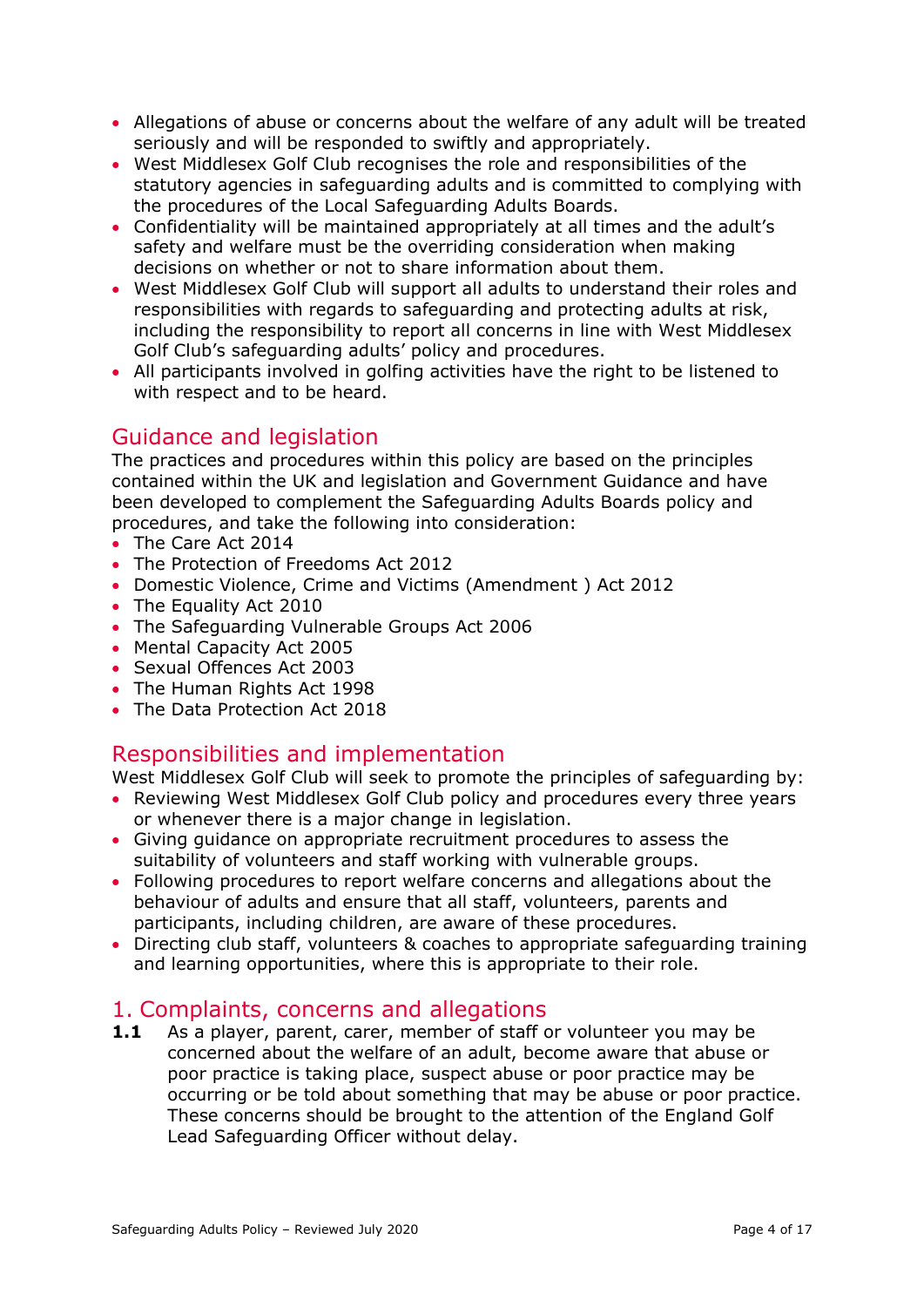- **1.2** The person reporting the concern is not required to decide whether abuse has occurred, but simply has a duty to pass on their concerns and any relevant information tel: 01526 351824. All concerns will be treated in confidence. Details should only be shared on a 'need to know' basis with those who can help with the management of the concern.
- **1.3** Concerns will be recorded on an Incident Report Form and sent to England Golf Lead Safeguarding Officer and retained confidentially. The Lead Safeguarding Officer will assist with completion of this form if required, tel 01526 351824.
- **1.4** West Middlesex Golf Club will work with England Golf, counties and other external agencies to take appropriate action where concerns relate to potential abuse or serious poor practice. West Middlesex Golf Club's disciplinary procedures will be applied and followed where possible.
- **1.5** Safeguarding adults at risk requires everyone to be committed to the highest possible standards of openness, integrity and accountability. West Middlesex Golf Club supports an environment where staff, volunteers, parents / carers and the public are encouraged to raise safeguarding concerns. Anyone who reports a legitimate concern to the organisation (even if their concerns subsequently appear to be unfounded) will be supported. All concerns will be taken seriously.
- **1.6** It is important when considering your concern that you also consider the needs and wishes of the person at risk.

## 2. Responding to disclosure of abuse

- **2.1** If an adult indicates that they are being abused the person receiving the information should:
	- Stay Calm
	- Listen carefully to what is said, allowing the adult to continue at their own pace, and take it seriously
	- Explain that it is likely the information will have to be shared with othersdo not promise to keep secrets
	- Keep questions to a minimum, only ask questions if you need to identify / clarify what the person is telling you. Take care to distinguish between fact, observation, allegation and opinion. It is important that the information you have is accurate.
	- Reassure the person that they have done the right thing in revealing the information.
	- Ask them what they would like to happen next.
	- Explain what you would like to do next and ask if they are happy for you to share the information in order for you to help them. As long as it does not increase the risk to the individual, you should explain to them that it is your duty to share your concern with your Lead Safeguarding Officer.
	- Record in writing what was said using the adult's own words as soon as possible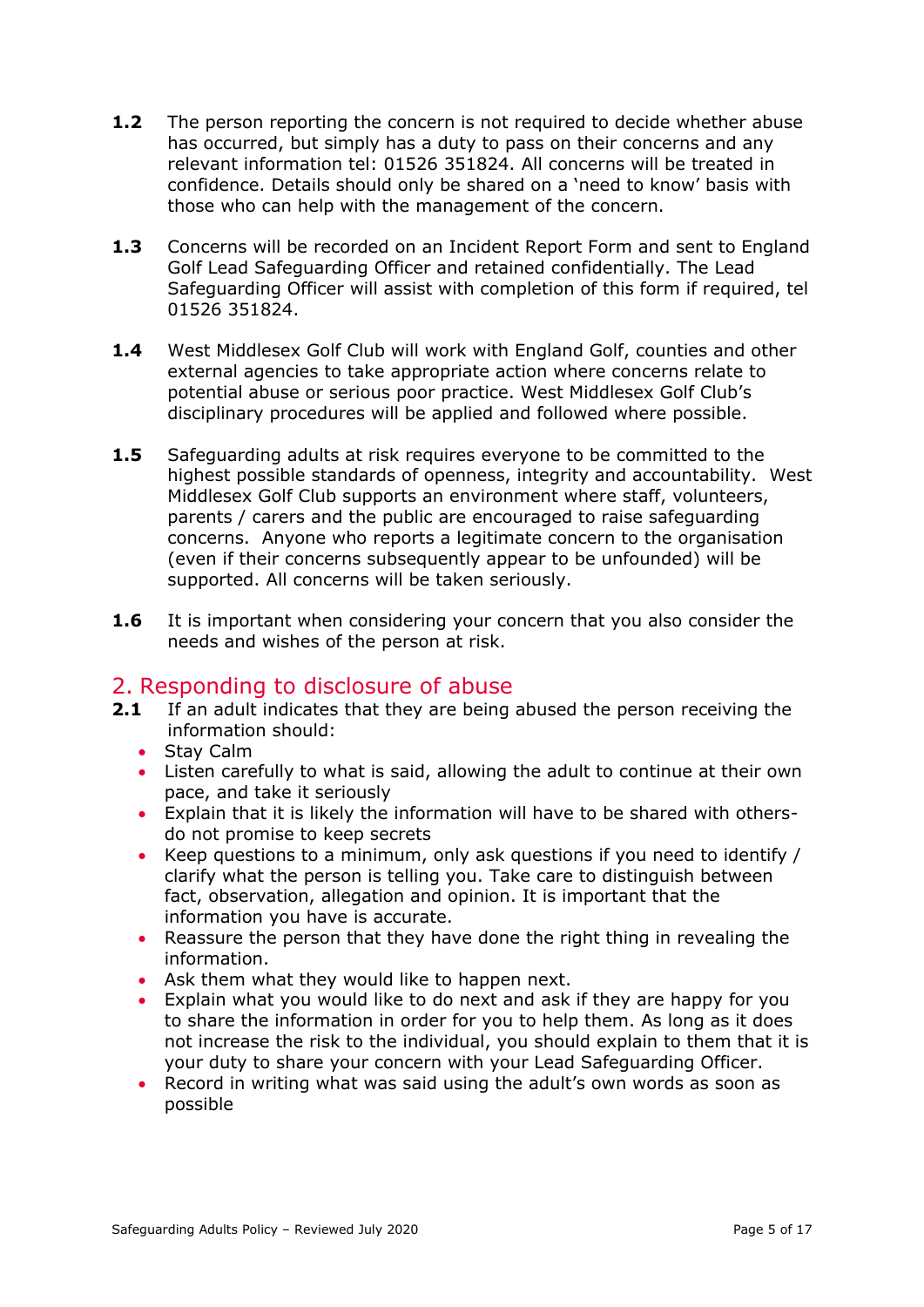- **2.2** DO NOT:
	- Dismiss the concern.
	- Panic or allow shock or distaste to show.
	- Probe for more information than is offered.
	- Make promises that cannot be kept.
	- Conduct an investigation of the case.
	- Make negative comments about the alleged perpetrator.

If the matter is urgent and relates to the immediate safety of an adult at risk then contact the police immediately. Complete an Incident Form and copy it to the England Golf Lead Safeguarding Officer within 24 hours.

## <span id="page-5-0"></span>3. Signs and indicators of abuse and neglect

- **3.1** Abuse can take place in any context. Abuse may be inflicted by anyone. Players, members, staff, volunteers or coaches may suspect that an adult is being abused or neglected outside of the club setting. There are many signs and indicators that may suggest someone is being abused or neglected, these include but are not limited to:
	- Unexplained bruises or injuries or lack of medical attention when an injury is present.
	- Person has belongings or money going missing.
	- Person is not attending / no longer enjoying their sessions.
	- Someone losing or gaining weight / an unkempt appearance. A change in the behaviour or confidence of a person.
	- Self-harm.
	- A fear of a particular group or individual.
	- They may tell you / another person they are being abused i.e. a disclosure.

#### <span id="page-5-1"></span>4. Consent

- **4.1** The Care Act 2014 statutory guidance advises that the first priority in safeguarding should always be to ensure the safety and well-being of the adult.
- **4.2** Adults have a general right to independence, choice and selfdetermination including control over information about themselves.
- **4.3** West Middlesex Golf Club does not expect staff, coaches or volunteers to support an adult who is felt to be vulnerable or at risk through their decision making process but expects them to inform England Golf without delay so that they can clearly define the various options to help support the adult at risk to make a decision about their safety. As long as it does not increase the risk to the individual, it should be explained to them that it is their duty to share their concern with the England Golf Lead Safeguarding Officer. Consent is not required to seek guidance or share information with the National Governing Body.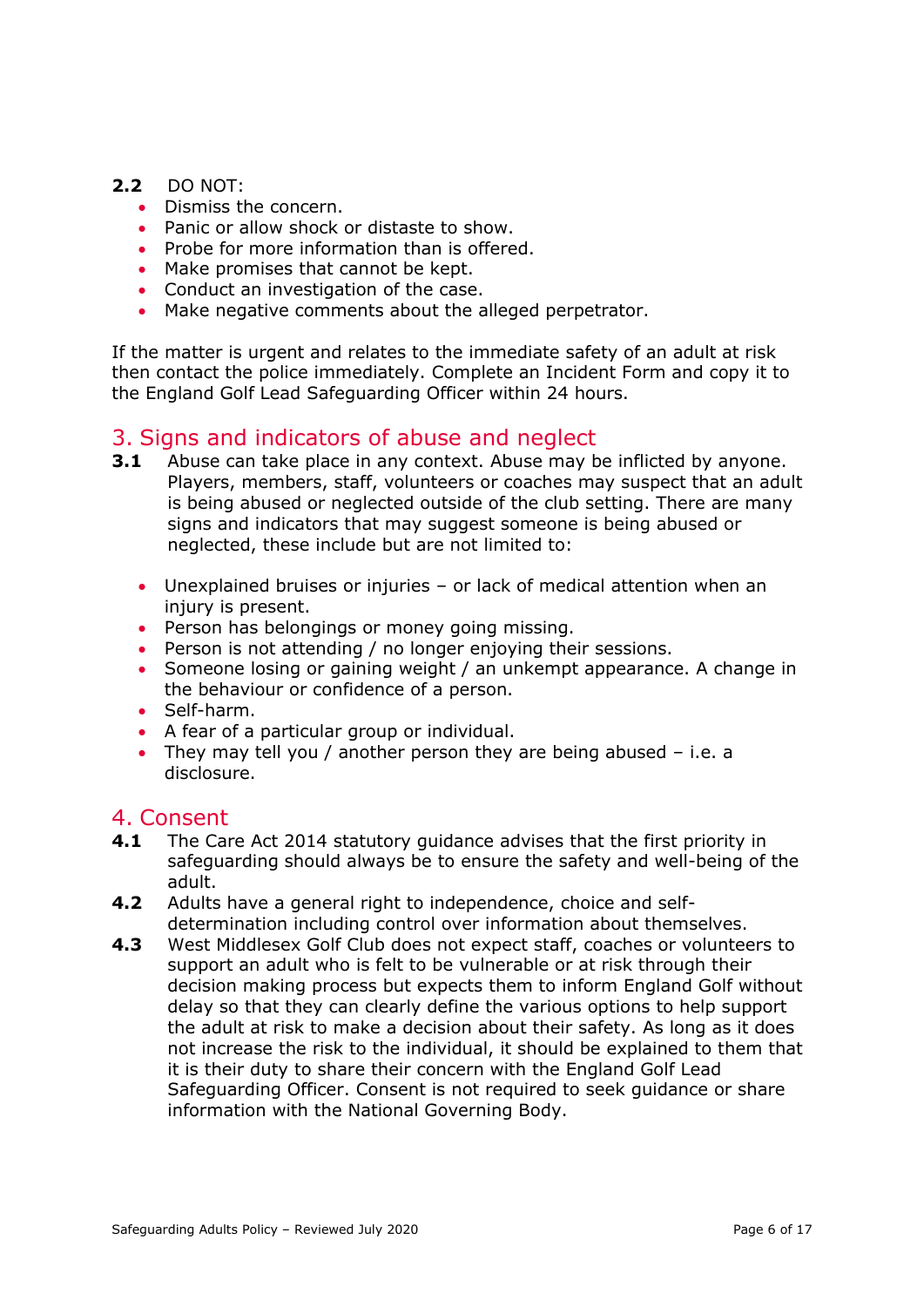- **4.4** Adults may not give their consent to the sharing of safeguarding information outside of the organisation for a number of reasons. For example, they may be unduly influenced, coerced or intimidated by another person, they may be frightened of reprisals, they may fear losing control, they may not trust social services or other partners or they may fear that their relationship with the abuser will be damaged. Reassurance and appropriate support may help to change their view on whether it is best to share information.
- **4.5** Those seeking to support the adult should consider the following:
	- Explore the reasons for the adult's objections what are they worried about?
	- Explain the concern and why you think it is important to share the information
	- Tell the adult with whom you may be sharing the information with and why
	- Explain the benefits, to them or others, of sharing information could they access better help and support?
	- Discuss the consequences of not sharing the information could someone come to harm?
	- Reassure them that the information will not be shared with anyone who does not need to know
	- Reassure them that they are not alone and that support is available to them.
- **4.6** If the adult continues to refuse intervention to support them with a safeguarding concern, or requests that information about them is not shared with other safeguarding partners their wishes should be respected.
- **4.7** However, there are a number of circumstances where those seeking to support the adult can reasonably override such a decision, including but not limited to:
	- It appears that the adult lacks the mental capacity to make that decision (this must be properly explored and further guidance should be sought from the England Golf Lead Safeguarding Officer)
	- Emergency or life-threatening situations may warrant the sharing of relevant information with the emergency services without consent
	- Other people are, or may be, at risk, including children
	- A serious crime has been committed / may be prevented
	- Individuals in a Position of Trust are implicated
- **4.7.1** In such circumstances, it is important to keep a careful record of the decision-making process and guidance should be sought from the England Golf Lead Safeguarding Officer. Legal advice will be sought where appropriate. If the decision is to take action without the adult's consent, then unless it is unsafe to do so, the adult should be informed that this is being done and of the reasons why.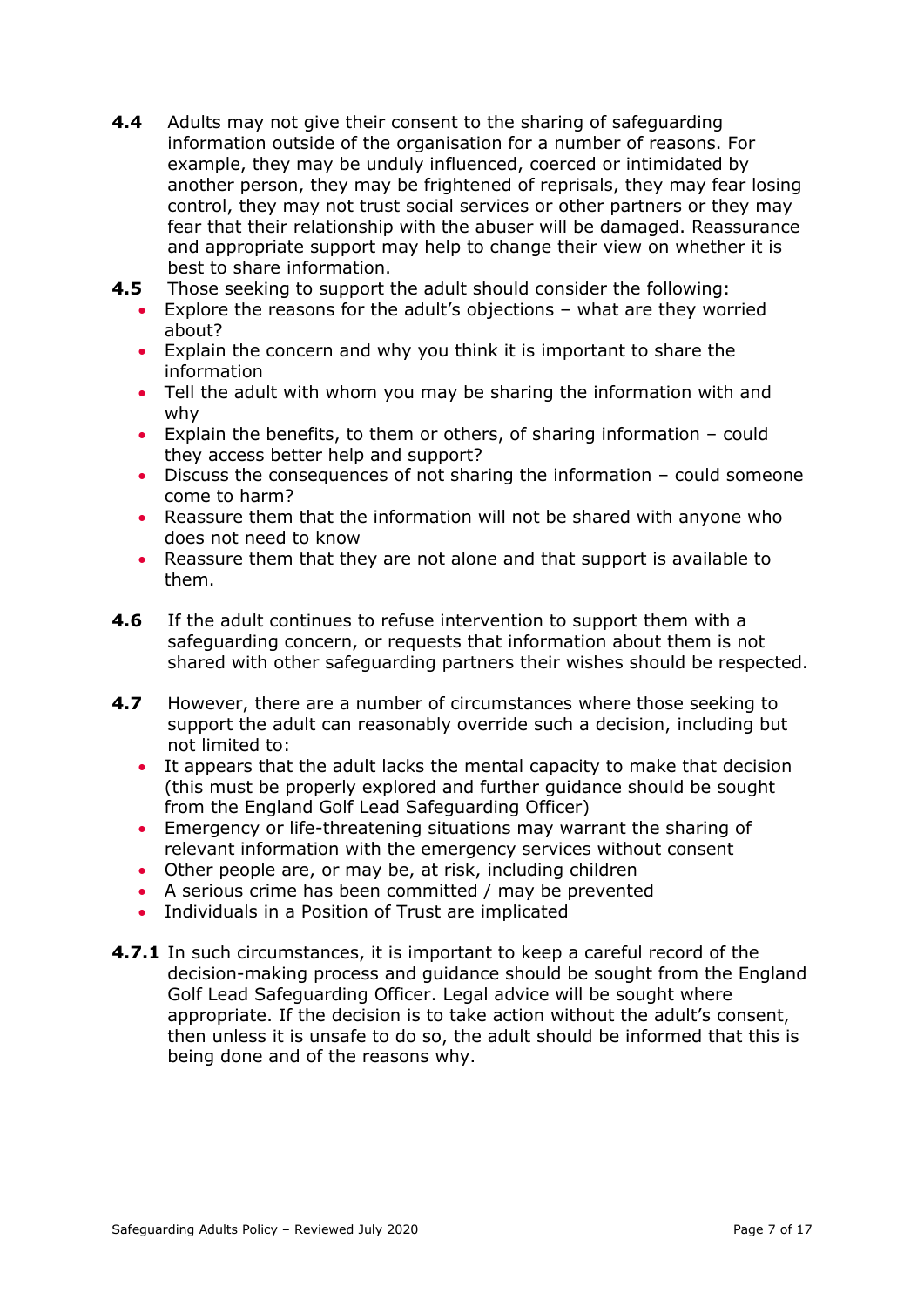## <span id="page-7-0"></span>Useful Contacts

England Golf Useful Contacts

| <b>Name</b>       | <b>Address</b>                                                                                        | <b>Number and email</b>      |
|-------------------|-------------------------------------------------------------------------------------------------------|------------------------------|
| Lead Safeguarding | <b>England Golf</b>                                                                                   | 01526 351824                 |
| <b>Officer</b>    | <b>National Golf Centre</b><br>The Broadway<br><b>Woodhall Spa</b><br>Lincolnshire<br><b>LN10 6PU</b> | safeguarding@englandgolf.org |

#### Local Contacts

| <b>Name</b>          | <b>Address</b> | <b>Number and email</b>    |
|----------------------|----------------|----------------------------|
| <b>Ealing County</b> |                | 020 8825 5000              |
| Council -            |                | sscallcentre@ealing.gov.uk |
| Safeguarding         |                |                            |
| <b>Adults</b>        |                |                            |
| <b>Ealing County</b> |                | 020 8825 5000              |
| Council-Social       |                |                            |
| Care-Emergency       |                |                            |
| Duty Team            |                |                            |

#### National Contacts

| <b>Name</b>         | <b>Website</b>        | <b>Number and email</b> |
|---------------------|-----------------------|-------------------------|
| Ann Craft Trust -   | www.anncrafttrust.org | 0115 951 5400           |
| Safeguarding        |                       | Ann-Craft               |
| Adults in Sport and |                       | Trust@nottingham.ac.uk  |
| Activity            |                       |                         |
| Samaritans          |                       | 01522 782333            |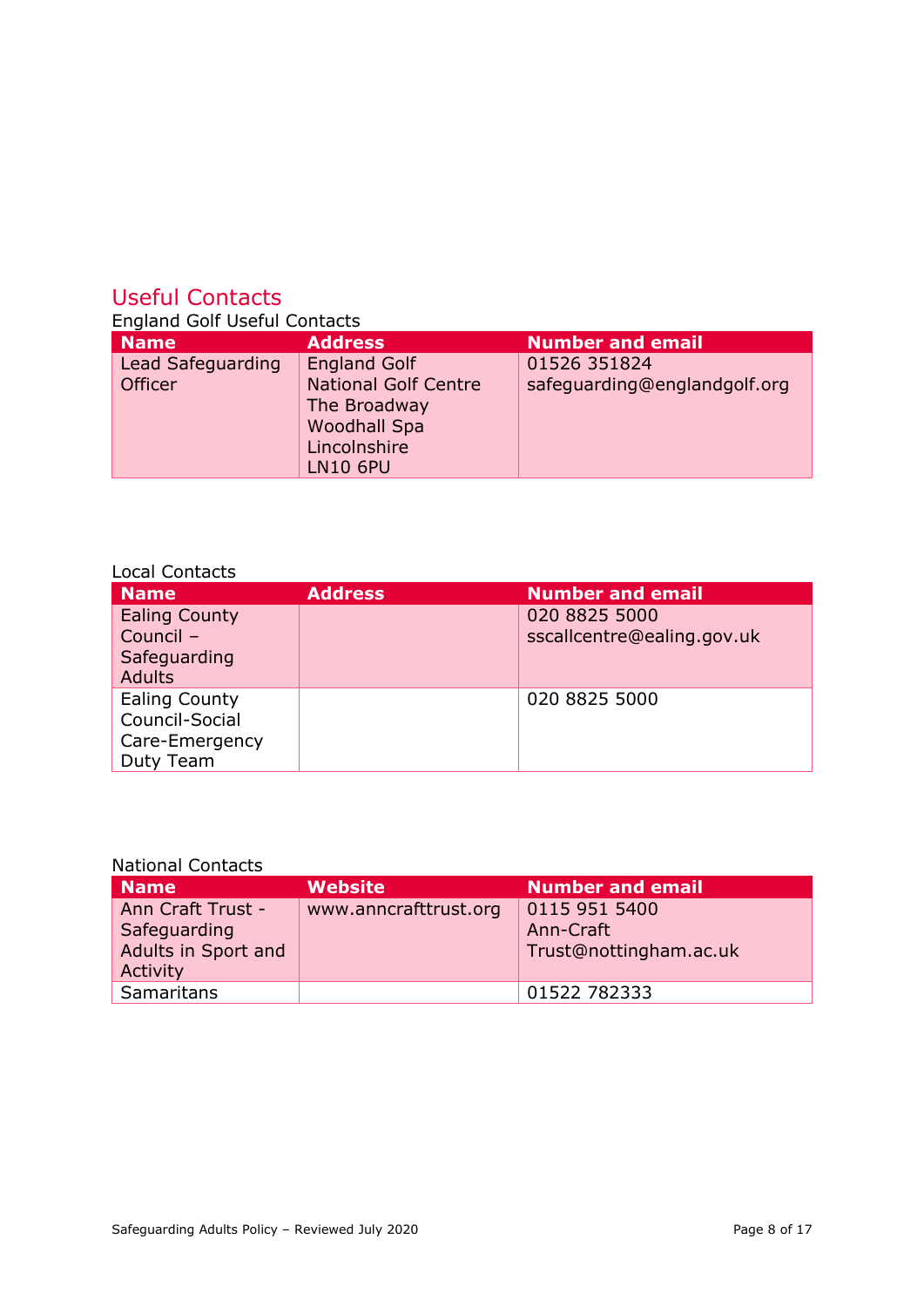## Safeguarding Adults Flowchart What to do if you have a concern about an adult?



\* If for any reason a Club Welfare Officer is not in post or is unavailable a principle of least delay is important. Please contact the England Golf Lead Safeguarding Officer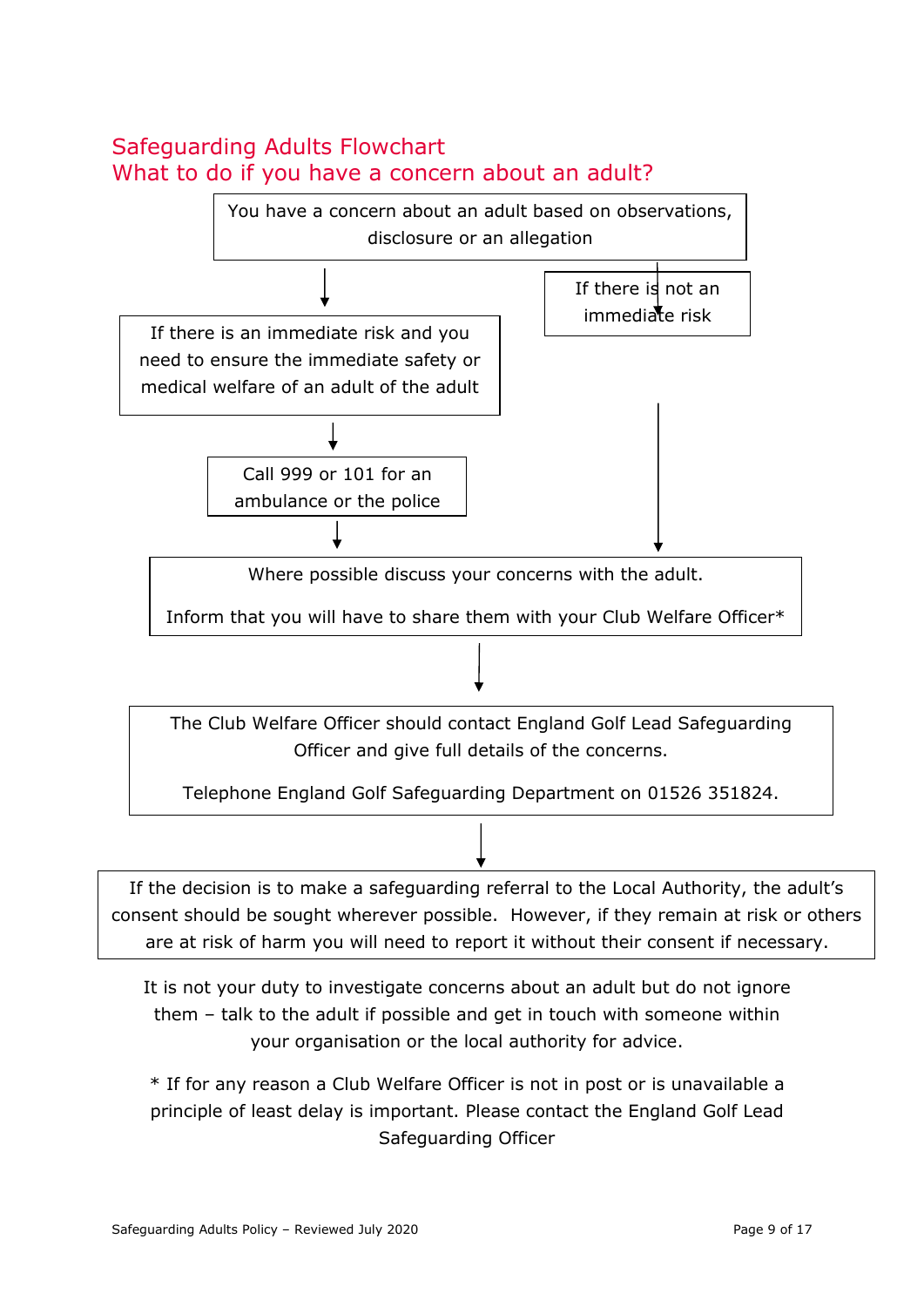## <span id="page-9-0"></span>West Middlesex Golf Club

## Capacity – Guidance on Making Decisions

The issue of capacity or decision making is a key one in safeguarding adults. It is useful for organisations to have an overview of the concept of capacity.

We make many decisions every day, often without realising. We make so many decisions that it's easy to take this ability for granted.

But some people are only able to make some decisions, and a small number of people cannot make any decisions. Being unable to make a decision is called "lacking capacity".

To make a decision we need to:

- Understand information
- Remember it for long enough
- Think about the information
- Communicate our decision

A person's ability to do this may be affected by things like learning disability, dementia, mental health needs, acquired brain injury, and physical ill health.

The Mental Capacity Act 2005 (MCA) states that every individual has the right to make their own decisions and provides the framework for this to happen.

The MCA is about making sure that people over the age of 16 have the support they need to make as many decisions as possible.

The MCA also protects people who need family, friends, or paid support staff to make decisions for them because they lack capacity to make specific decisions.

Our ability to make decisions can change over the course of a day**.**

Here are some examples that demonstrate how the timing of a question can affect the response:

- A person with epilepsy may not be able to make a decision following a seizure.
- Someone who is anxious may not be able to make a decision at that point.
- A person may not be able to respond as quickly if they have just taken some medication that causes fatigue.

In each of these examples, it may appear as though the person cannot make a decision. But later in the day, presented with the same decision, they may be able to at least be involved.

The MCA recognises that capacity is decision-specific, so no one will be labelled as entirely lacking capacity. The MCA also recognises that decisions can be about big life-changing events, such as where to live, but equally about small events, such as what to wear on a cold day.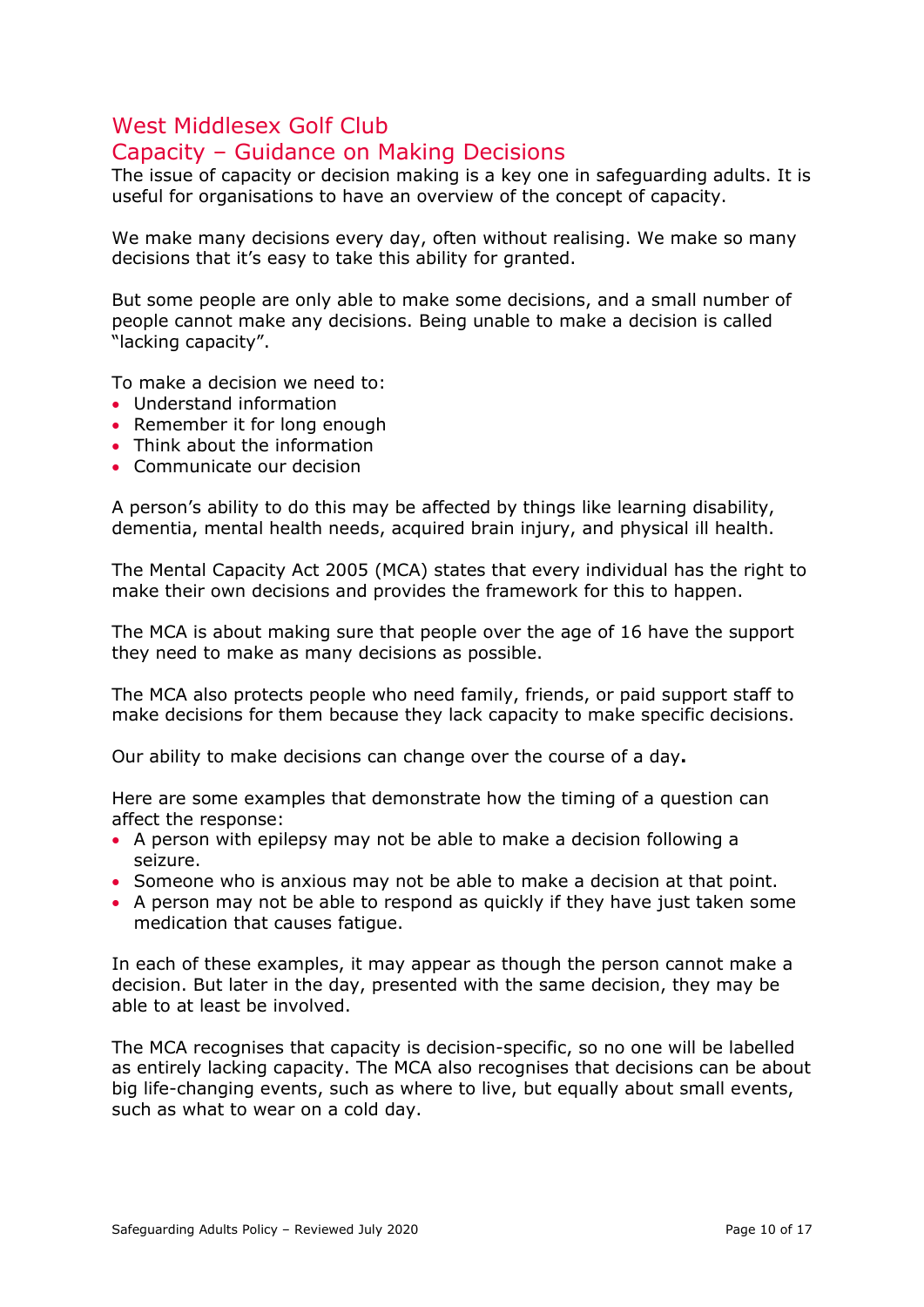To help you to understand the MCA, consider the following five points:

- **1.** Assume that people are able to make decisions, unless it is shown that they are not. If you have concerns about a person's level of understanding, you should check this with them, and if applicable, with the people supporting them.
- **2.** Give people as much support as they need to make decisions. You may be involved in this – you might need to think about the way you communicate or provide information, and you may be asked your opinion.
- **3.** People have the right to make unwise decisions. The important thing is that they understand the implications. If they understand the implications, consider how risks might be minimised.
- **4.** If someone is not able to make a decision, then the person helping them must only make decisions in their "best interests". This means that the decision must be what is best for the person, not for anyone else. If someone was making a decision on your behalf, you would want it to reflect the decision you would make if you were able to.
- **5.** Find the least restrictive way of doing what needs to be done.

### Remember

- You should not discriminate or make assumptions about someone's ability to make decisions, and you should not pre-empt a "best-interests" decision merely on the basis of a person's age, appearance, condition, or behaviour.
- When it comes to decision-making, you could be involved in a minor way, or asked to provide more detail. The way you provide information might influence a person's ultimate decision. A person may be receiving support that is not in line with the MCA, so you must be prepared to address this.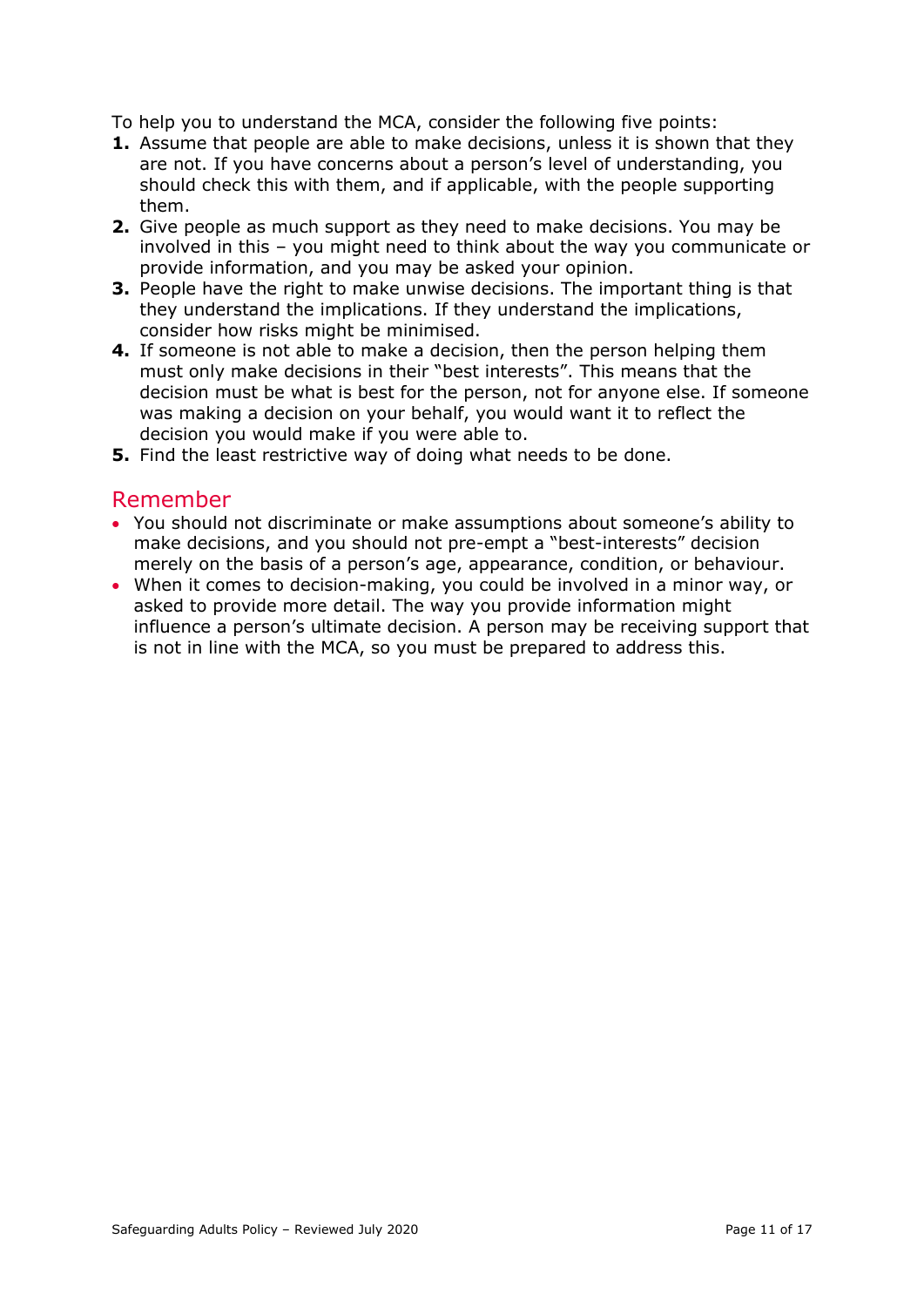## <span id="page-11-0"></span>Incident Report Form

| Recorder's Name: |               |
|------------------|---------------|
| Address:         |               |
|                  |               |
| Post Code:       | Telephone No: |

| Name of Identified Adult: |               |
|---------------------------|---------------|
| Address:                  |               |
|                           |               |
| Post Code:                | Telephone No: |

| Complainant's Name: |               |
|---------------------|---------------|
| Address:            |               |
|                     |               |
| Post Code:          | Telephone No: |

| Details of the allegations: [include: date; time; location; and nature of the<br>incident.] |
|---------------------------------------------------------------------------------------------|
| Additional information: [include: witnesses; corroborative statements; etc.]                |
| Have you discussed your concerns with the adult? What are their views?                      |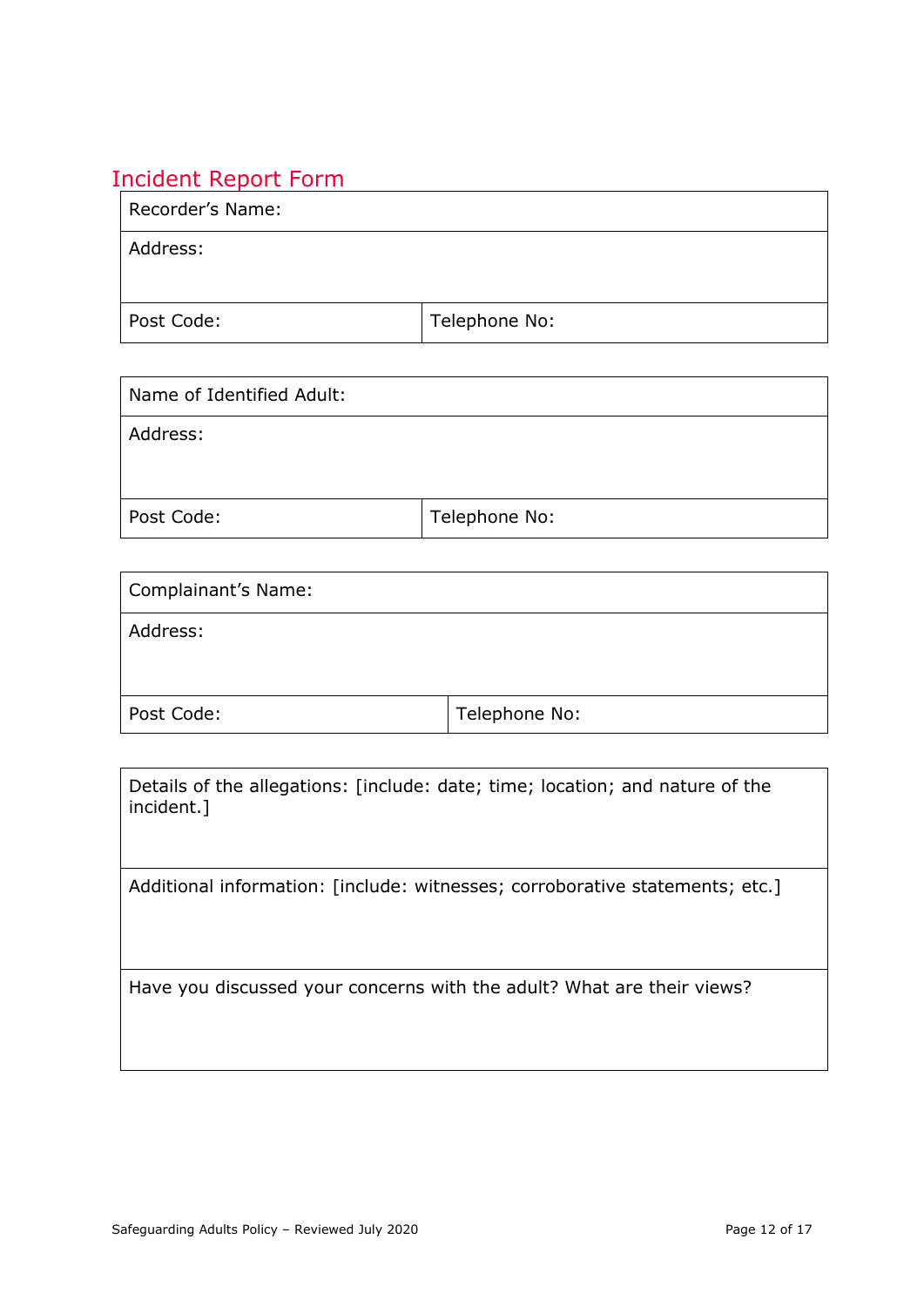England Golf Safeguarding department notified (01526 351824) Case Number (if allocated): Name of person spoken to: Date: Time: Time: The Solution of the Solution of the Solution of the Time: Time:

Action taken:

Date: Time: Time: Time: Time: Time: Time: Time: Time: Time: Time: Time: Time: Time: Time: Time: Time: Time: Time: Time: Time: Time: Time: Time: Time: Time: Time: Time: Time: Time: Time: Time: Time: Time: Time: Time: Time:

Signature of Recorder: Signature of Complainant:

#### **Data protection:**

England Golf Safeguarding Department may use the information in this form (together with other information they obtain as a result of any investigation) to investigate the alleged incident and to take whatever action is deemed appropriate, in accordance with their Safeguarding Adults Policy and Procedures.

Strict confidentiality will be maintained and information will only be shared on a "need to know" basis in the interests of safeguarding. This may involve disclosing certain information to a number of organisations and individuals including relevant clubs and County bodies, individuals that are the subject of an investigation and / or Statutory agencies such as the Police and Adult Social Care.

## <span id="page-12-0"></span>West Middlesex Golf Club Guidance on types of harm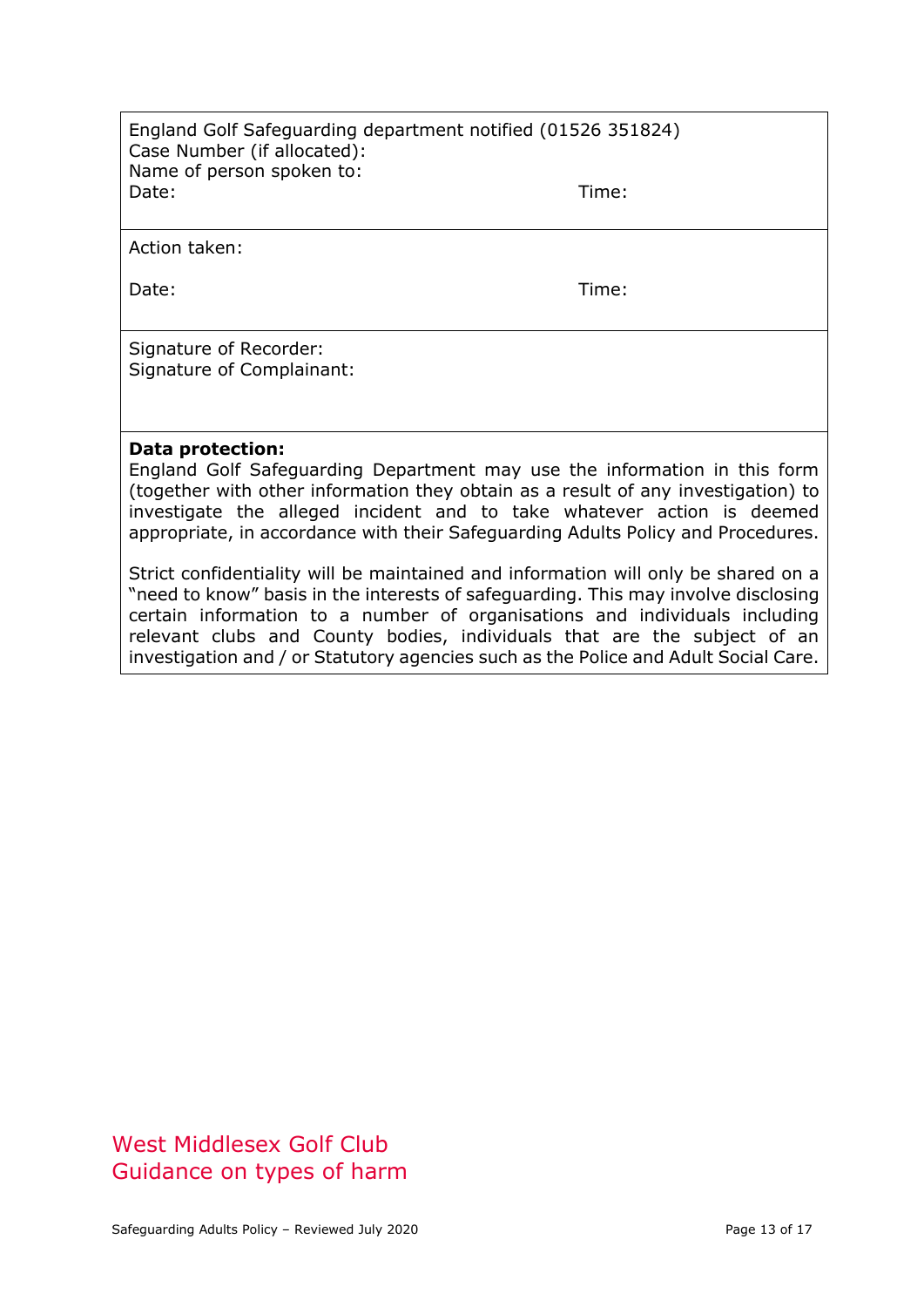#### **The Care Act 2014 recognises 10 categories of abuse that may be experienced by adults.**

#### **Self-neglect**

This covers a wide range of behaviour: neglecting to care for one's personal hygiene, health or surroundings and includes behaviour such as hoarding.

#### **Modern Slavery**

This encompasses slavery, human trafficking, forced labour and domestic servitude.

#### **Domestic Abuse**

This includes psychological, physical, sexual, financial and emotional abuse perpetrated by anyone within a person's family. It also includes so called 'honour' based violence.

#### **Discriminatory**

Discrimination is abuse which centres on a difference or perceived difference particularly with respect to race, gender or disability or any of the protected characteristics of the Equality Act.

#### **Organisational**

This includes neglect and poor care practice within an institution or specific care setting such as a hospital or care home, for example, or in relation to care provided in one's own home. This may range from one off incidents to on-going ill-treatment. It can be through neglect or poor professional practice as a result of the structure, policies, processes and practices within an organisation.

#### **Physical**

This includes hitting, slapping, pushing, kicking, misuse of medication, restraint or inappropriate sanctions.

#### **Sexual**

This includes rape, indecent exposure, sexual harassment, inappropriate looking or touching, sexual teasing or innuendo, sexual photography, subjection to pornography or witnessing sexual acts, indecent exposure and sexual assault or sexual acts to which the adult has not consented or was pressured into consenting.

#### **Financial or material**

This includes theft, fraud, internet scamming, coercion in relation to an adult's financial affairs or arrangements, including in connection with wills, property, inheritance or financial transactions, or the misuse or misappropriation of property, possessions or benefits.

#### **Neglect / Acts of omission**

This includes ignoring medical or physical care needs, failing to provide access to appropriate health social care or educational services, the withholding of the necessities of life, such as medication, adequate nutrition and heating.

#### **Emotional or psychological**

This includes threats of harm or abandonment, deprivation of contact,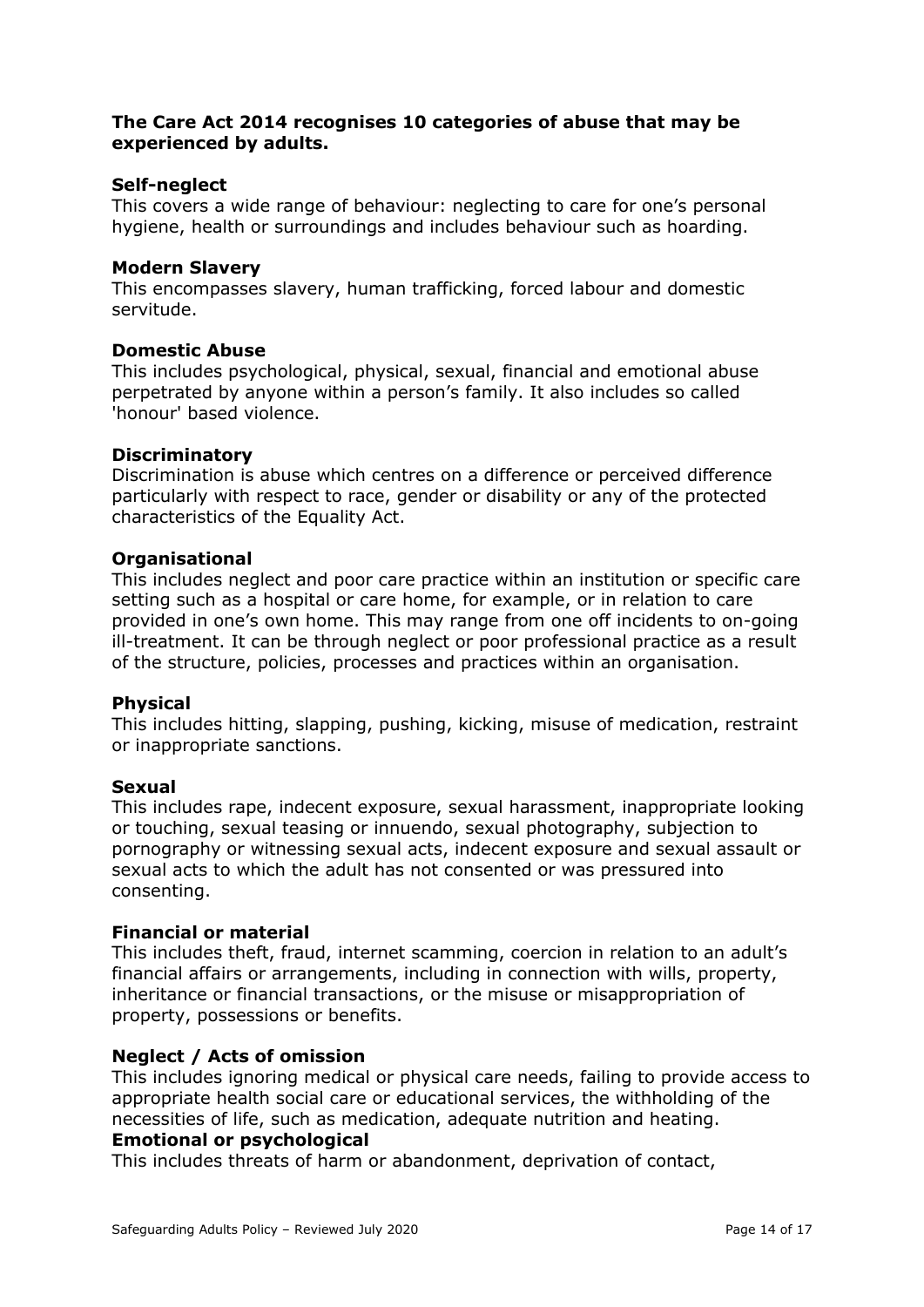humiliation, blaming, controlling, intimidation, coercion, harassment, verbal abuse, isolation or withdrawal from services or supportive networks.

#### **Not included in the Care Act 2014 but also relevant to safeguarding adults in sport and physical activity:**

#### **Cyber Bullying**

Cyberbullying occurs when someone repeatedly makes fun of another person online or repeatedly picks on another person through emails or text messages, or uses online forums with the intention of harming, damaging, humiliating or isolating another person. It can be used to carry out many different types of bullying (such as racist bullying, homophobic bullying, or bullying related to special educational needs and disabilities) but instead of the perpetrator carrying out the bullying face-to-face, they use technology as a means to do it.

#### **Forced marriage**

This is a term used to describe a marriage in which one or both of the parties are married without their consent or against their will. A forced marriage differs from an arranged marriage, in which both parties consent to the assistance of a third party in identifying a spouse. The Anti-social Behaviour, Crime and Policing Act 2014 make it a criminal offence to force someone to marry.

#### **Mate Crime**

A 'mate crime' is when vulnerable people are befriended by members of the community who go on to exploit and take advantage of them. It may not be an illegal act but still has a negative effect on the individual. Mate Crime is carried out by someone the adult knows and often happens in private. In recent years there have been a number of Serious Case Reviews relating to people with a learning disability who were murdered or seriously harmed by people who purported to be their friend.

#### **Radicalisation**

The aim of radicalisation is to attract people to their reasoning, inspire new recruits and embed their extreme views and persuade vulnerable individuals of the legitimacy of their cause. This may be direct through a relationship, or through social media.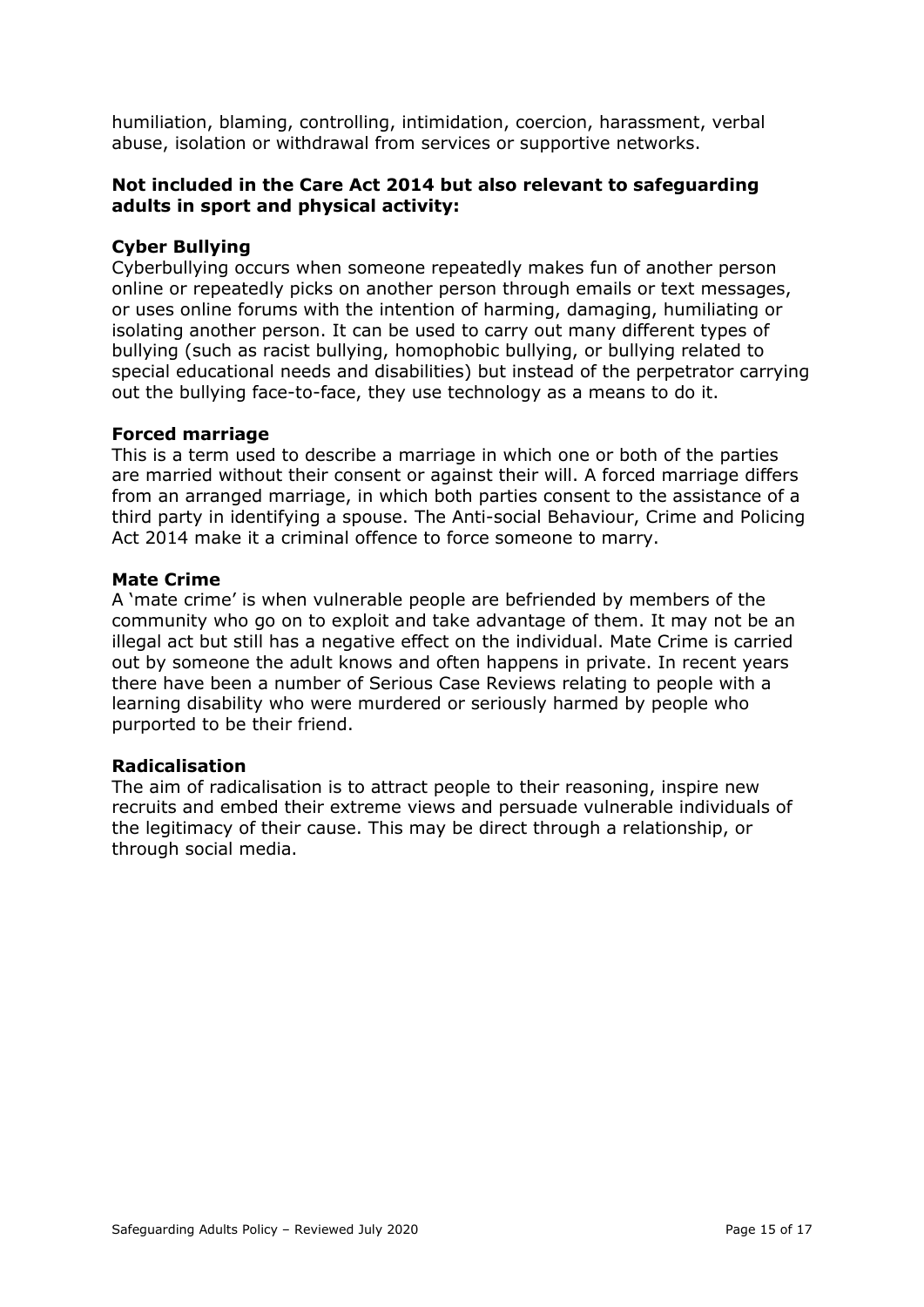## <span id="page-15-0"></span>West Middlesex Golf Club Consent and Information Sharing

Workers and volunteers within sports and physical activity organisations should always share safeguarding concerns in line with their organisation's policy, usually with their safeguarding lead or welfare officer in the first instance, except in emergency situations. As long as it does not increase the risk to the individual, the worker or volunteer should explain to them that it is their duty to share their concern with their safeguarding lead or Welfare Officer.

The safeguarding lead or Welfare Officer will then consider the situation and plan the actions that need to be taken, in conjunction with the adult at risk and in line with the organisation's policy and procedures and local safeguarding adults board policy and procedures.

To make an adult safeguarding referral you need to call the local safeguarding adults team. This may be part of a MASH (Multi*-*Agency Safeguarding Hub). A conversation can be had with the safeguarding adults team without disclosing the identity of the person in the first instance. If it is thought that a referral needs to be made to the safeguarding adult's team, consent should be sought where possible from the adult at risk.

Individuals may not give their consent to the sharing of safeguarding information with the safeguarding adults team for a number of reasons. Reassurance, appropriate support and revisiting the issues at another time may help to change their view on whether it is best to share information.

If they still do not consent, then their wishes should usually be respected. However, there are circumstances where information can be shared without consent such as when the adult does not have the capacity to consent, it is in the public interest because it may affect other people or a serious crime has been committed. This should always be discussed with your safeguarding lead and the local authority safeguarding adults team.

If someone does not want you to share information outside of the organisation or you do not have consent to share the information, ask yourself the following questions:

- Is the adult placing themselves at further risk of harm?
- Is someone else likely to get hurt?
- Has a criminal offence occurred? This includes: theft or burglary of items, physical abuse, sexual abuse, forced to give extra money for lessons (financial abuse) or harassment.
- Is there suspicion that a crime has occurred?

If the answer to any of the questions above is 'yes' - then you can share without consent and need to share the information.